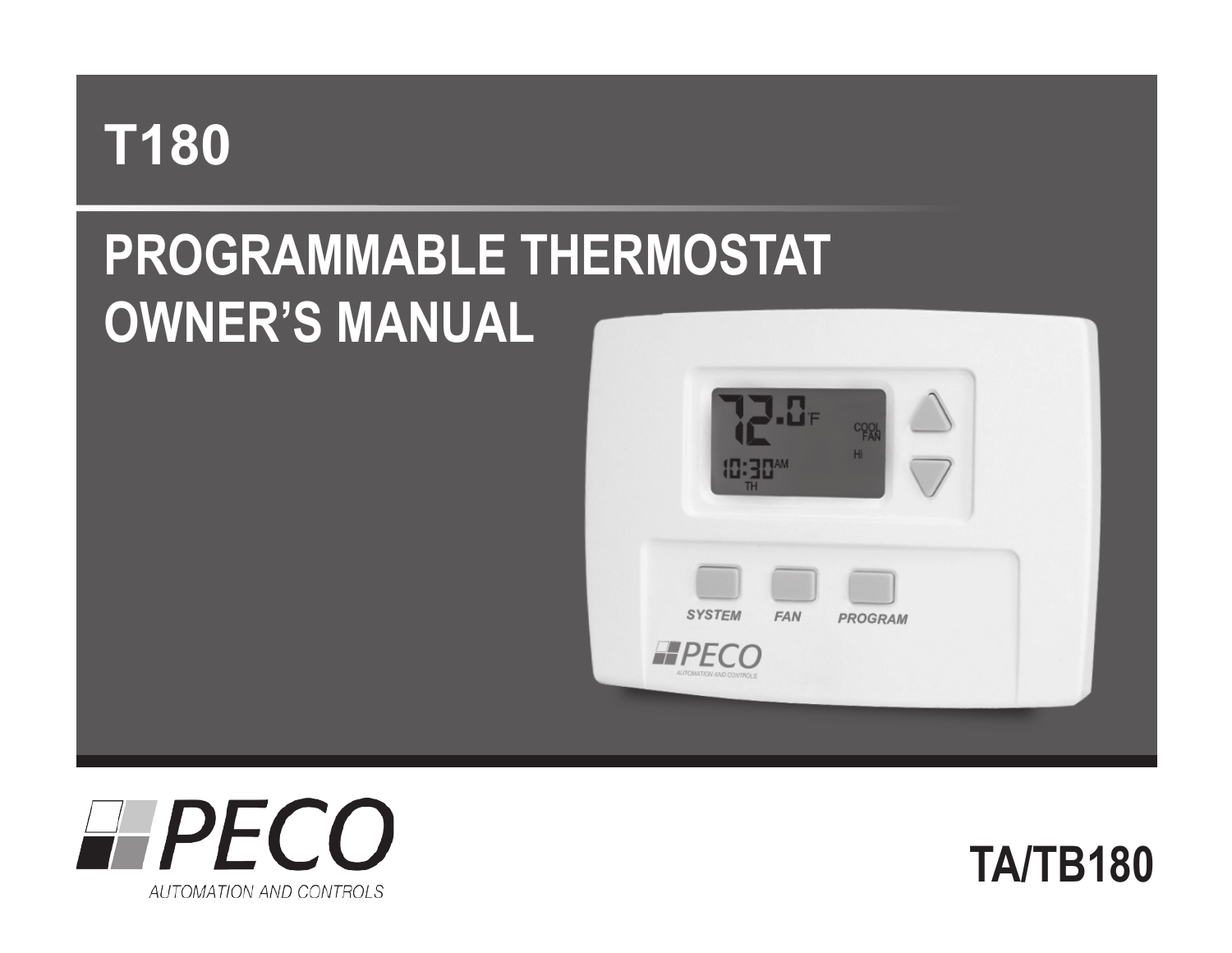| <b>CONTENTS</b><br>General                                                                                     | Page |  |  |
|----------------------------------------------------------------------------------------------------------------|------|--|--|
| Front Panel Reference manufactured and the state of the state of the state of the state of the state of the st |      |  |  |
|                                                                                                                | 6    |  |  |
|                                                                                                                |      |  |  |
|                                                                                                                |      |  |  |
|                                                                                                                |      |  |  |
|                                                                                                                |      |  |  |
|                                                                                                                |      |  |  |
|                                                                                                                |      |  |  |
|                                                                                                                |      |  |  |
|                                                                                                                |      |  |  |
|                                                                                                                |      |  |  |
|                                                                                                                |      |  |  |
|                                                                                                                |      |  |  |
|                                                                                                                |      |  |  |
|                                                                                                                |      |  |  |
|                                                                                                                |      |  |  |
|                                                                                                                |      |  |  |
|                                                                                                                |      |  |  |
|                                                                                                                |      |  |  |
|                                                                                                                |      |  |  |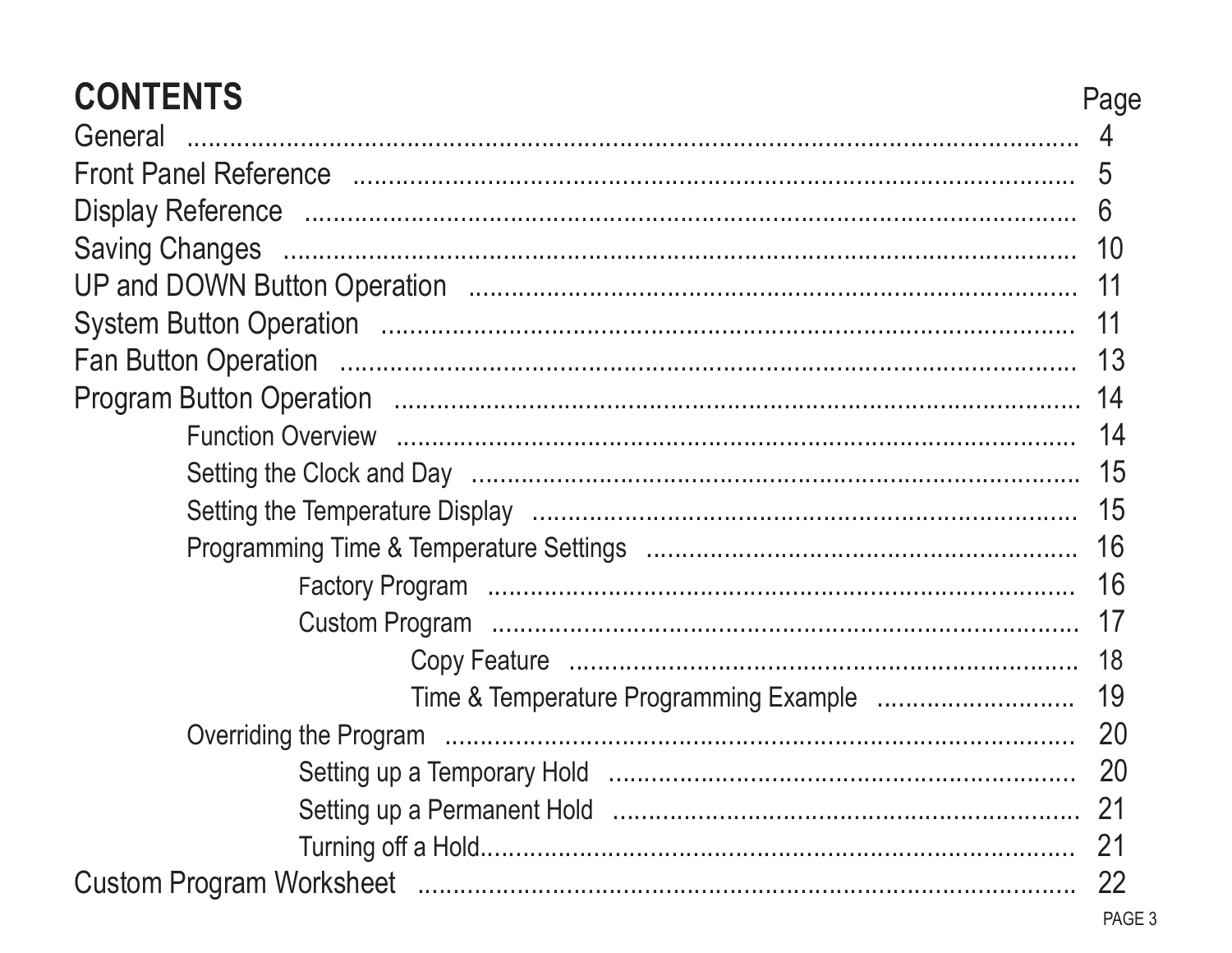# **CAUTION! !**

- FOLLOW TA/TB180 INSTALLATION INSTRUCTIONS BEFORE PROCEEDING.
- READ THESE INSTRUCTIONS CAREFULLY BEFORE ATTEMPTING TO OPERATE THIS **THERMOSTAT**
- Retain these instructions for future reference. This product, when installed, will be part of an engineered system whose specifications and performance characteristics are not designed or controlled by PECO.
- If at any time your system does not operate properly, contact a qualified service person.
- Care should be used to avoid static discharge to the thermostat.

#### **IMPORTANT NOTE**

This thermostat was shipped with factory default settings. Your thermostat's installer may have configured the thermostat differently from the factory-default settings, and may have modified or disabled certain features. Contact the installer or a service technician if you have questions about the thermostat's configuration.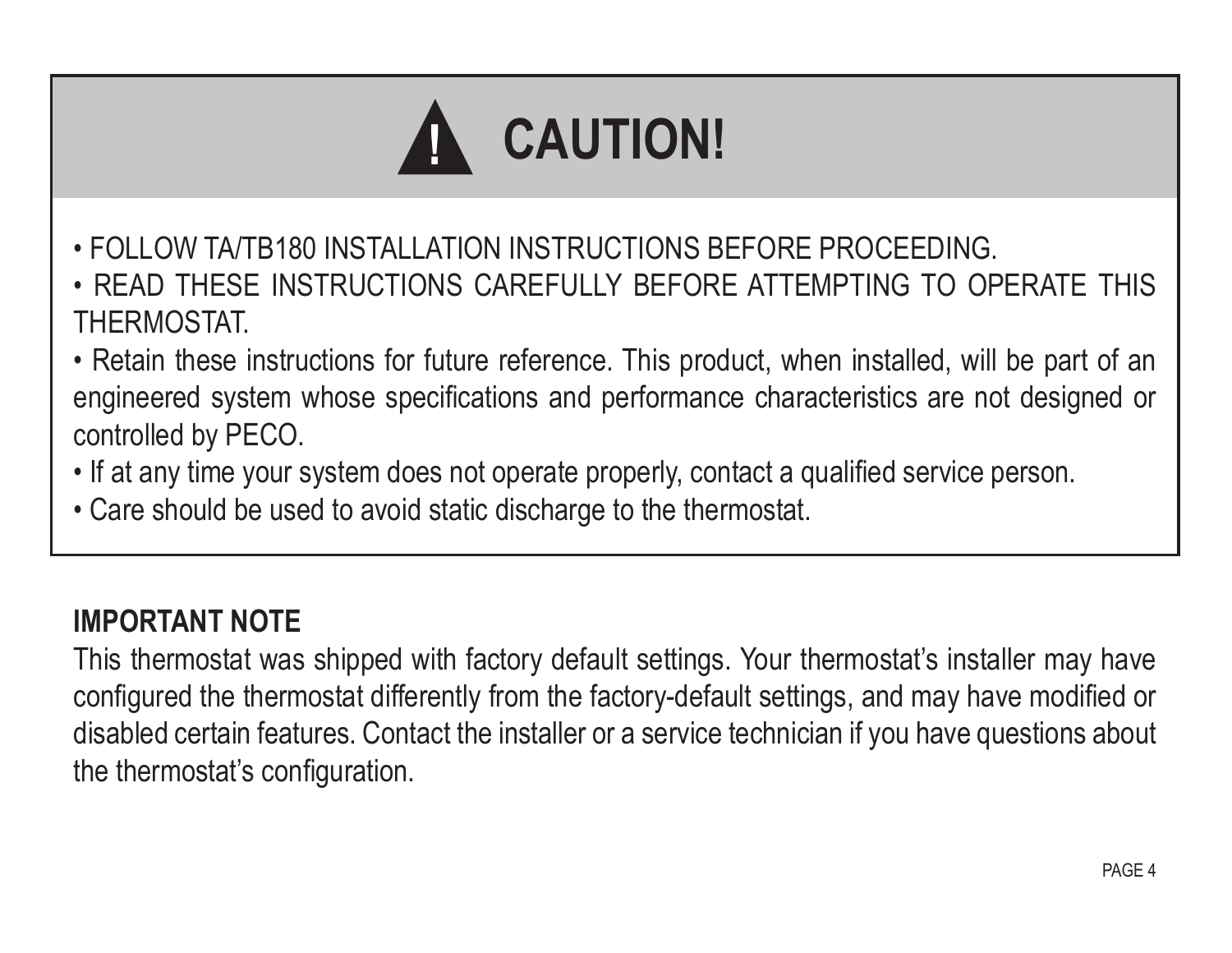#### **GENERAL**

The T180 Thermostat is a wall-mounted digital control for 2 or 4 pipe fan coil applications. The thermostat can be set for 7-day, 5/2-day, 5/1/1-day, or 1-day programmable operation. Different heating and cooling setpoints and times are programmable for 4 time periods per day. The thermostat can also be set to nonprogrammable (manual) operation. The T180 Thermostat has connections for occupancy sensors and door switches to automatically activate the thermostat's setback mode.

The T180 Thermostat does not need batteries to store user-configured settings in memory. During power loss its internal memory saves the settings and clock for unlimited time.

The T180 features Smart Comfort technology allowing the thermostat to preheat or precool to reach the setpoint temperature at the programmed start time. Smart Comfort selects the optimal time to begin heating or cooling based on the installer defined recovery rate.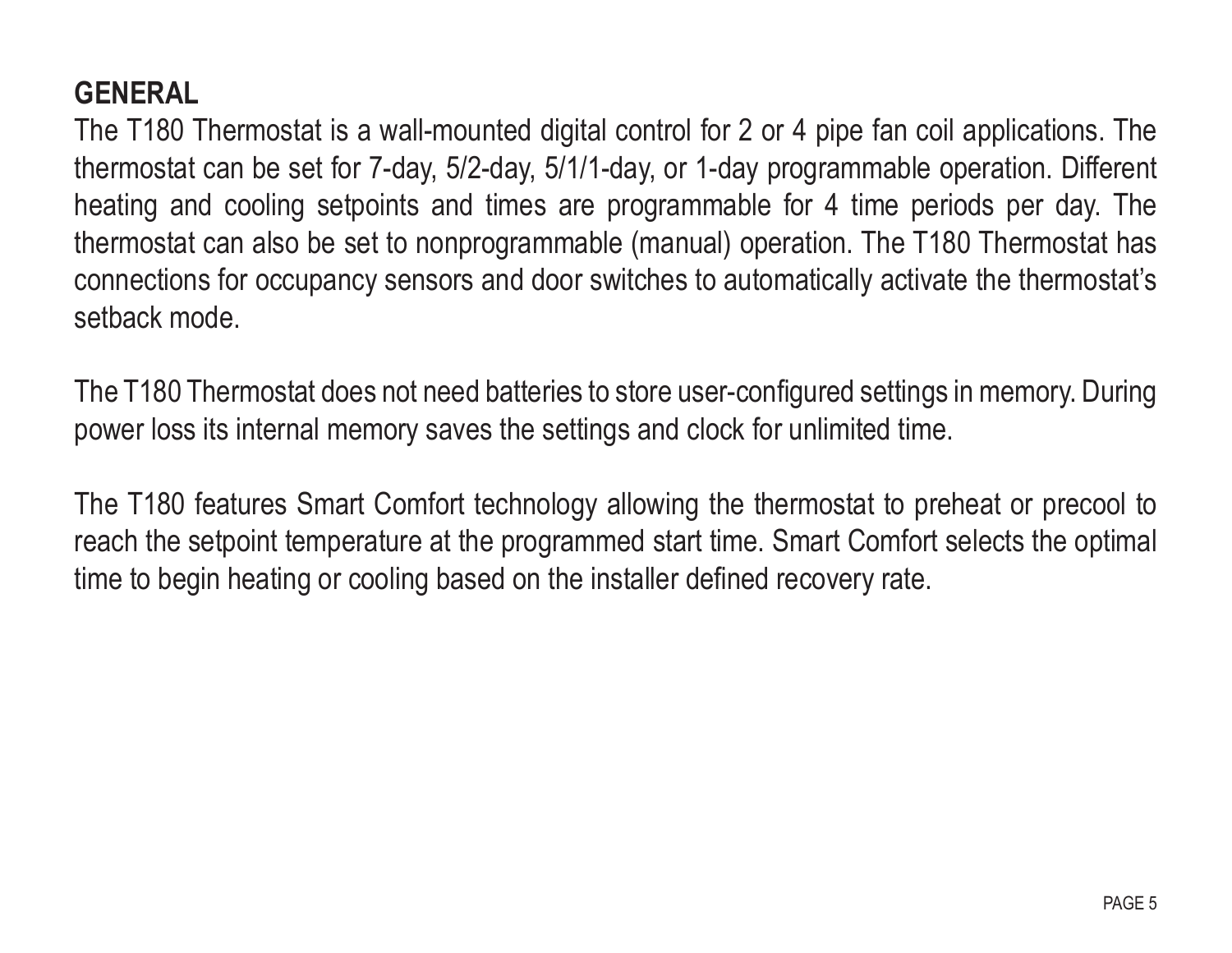#### **Front panel Reference**

Liquid Crystal Display with a Blue Backlight **1**

- UP **▲**and DOWN **▼**Buttons **2**
- SYSTEM Button **3**
- FAN Button **4**

PROGRAM Button **5**

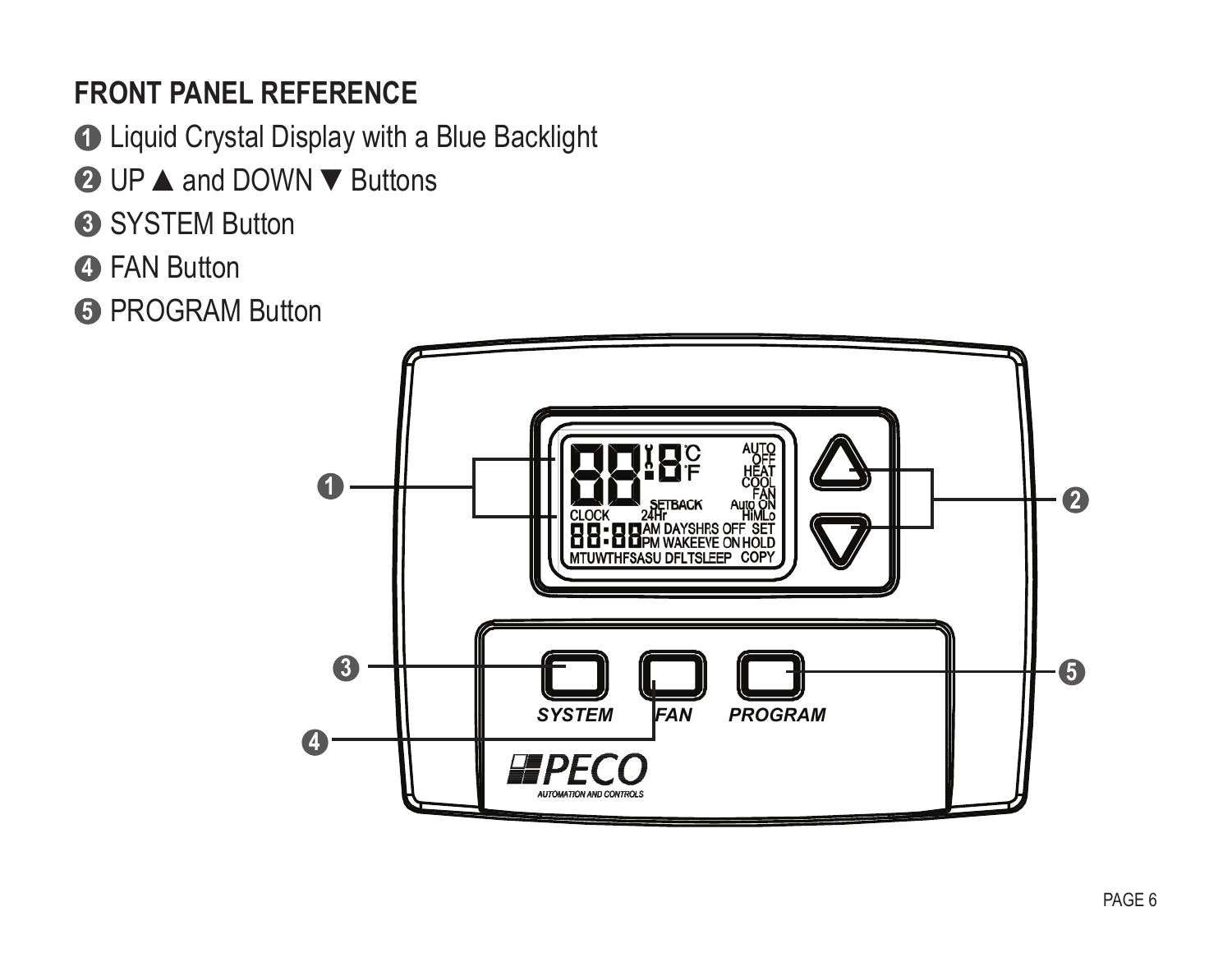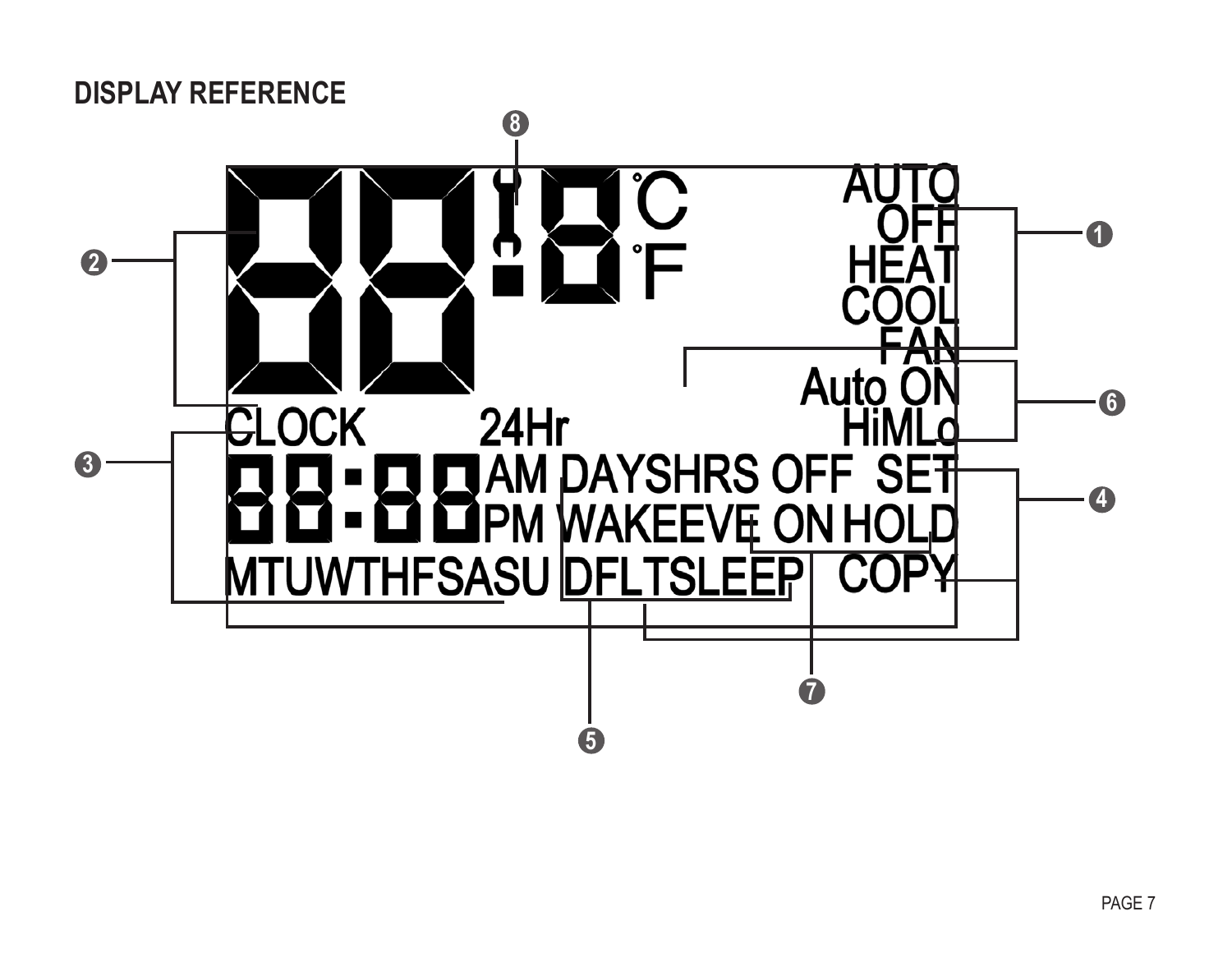**1** System Mode Display

HEAT – indicates the system is in heating mode.

COOL – indicates the system is in cooling mode.

AUTO – indicates the system will automatically changeover between heating and cooling modes as the room temperature varies.

OFF – turns off the entire system.

SETBACK – indicates the heating or cooling system is operating in setback mode. Setback mode is an energy saving feature that can be either manually activated by the thermostat's user or automatically activated by an occupancy sensor or door switch.

Temperature Display **2**

Default display: Digits display the current room temperature.

During programming: Digits are used to set the desired temperatures.

#### Time and Day Display **3**

Default display: Digits indicate the current time and day abbreviations indicate the current day. During programming: Digits and days are used to program time periods.

CLOCK – lights up during programming when the clock is being set.

24Hr – lights up during programming to indicate time will be displayed in 24-hour clock format. AM / PM – indicates 12-hour clock format.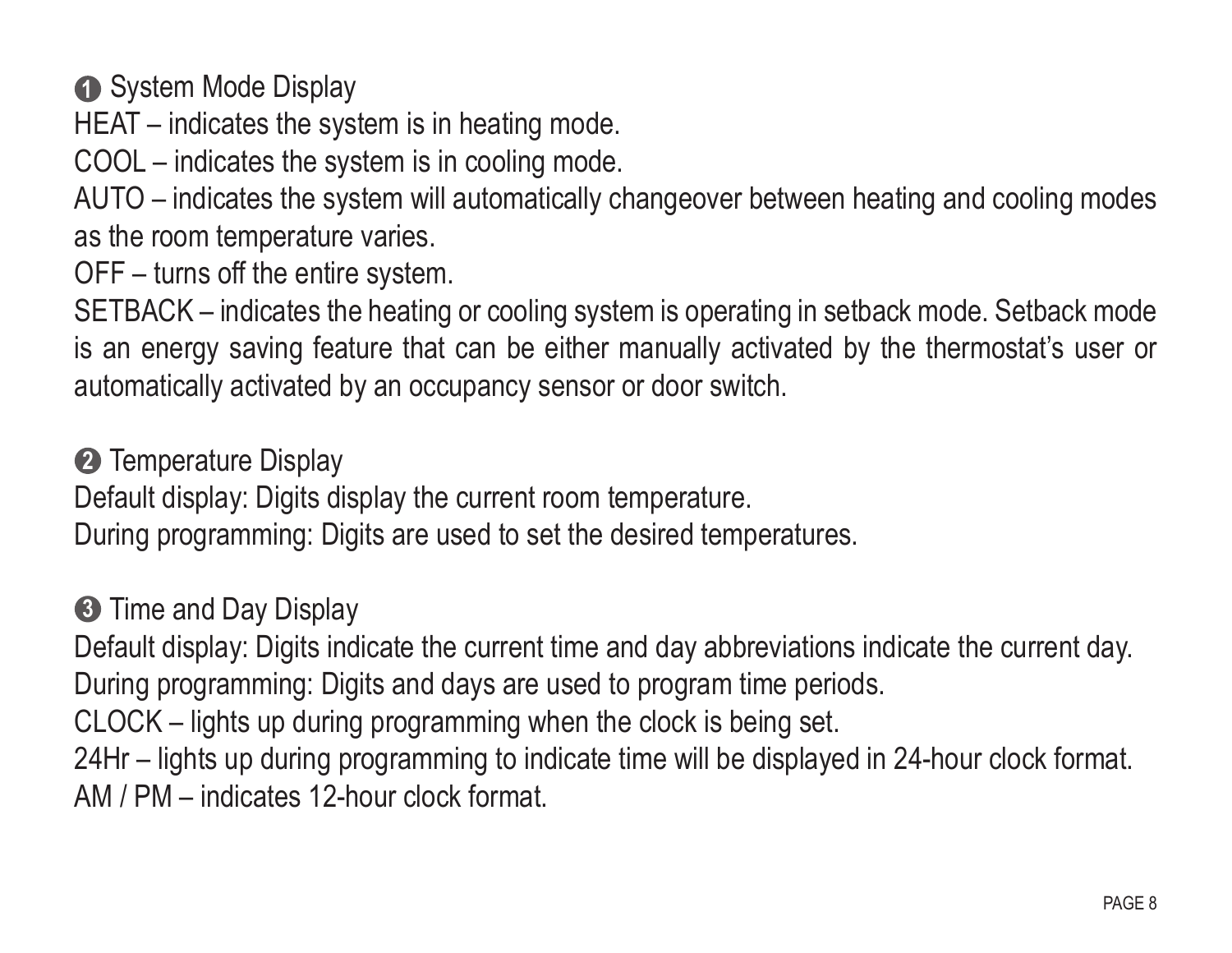#### **DISPLAY REFERENCE (cont.)**

**4** Programming Commands

SET – enters thermostat into custom program mode which allows you to specify a unique times and temperatures for a particular day or group of days.

COPY – simplifies programming by allowing you to copy all of an individual day's settings to another day or group of day.

DFLT – restores the thermostat to the factory program.

**5** Time Period Indicators

WAKE, DAY, EVE, and SLEEP are the names given to the four time periods per day. Each time period has its own unique setpoint temperatures.

**6** Fan Operation Indicators

FAN – "FAN" will be always be lit in conjunction with "ON" or "AUTO".

ON – indicates constant, continuous fan operation.

Auto – indicates fan is only on with heating or cooling demand.

Hi – indicates high speed fan; always lit in conjunction with "ON" or "AUTO".

M – indicates medium speed fan; always lit in conjunction with "ON" or "AUTO".

Lo – indicates low speed fan; always lit in conjunction with "ON" or "AUTO".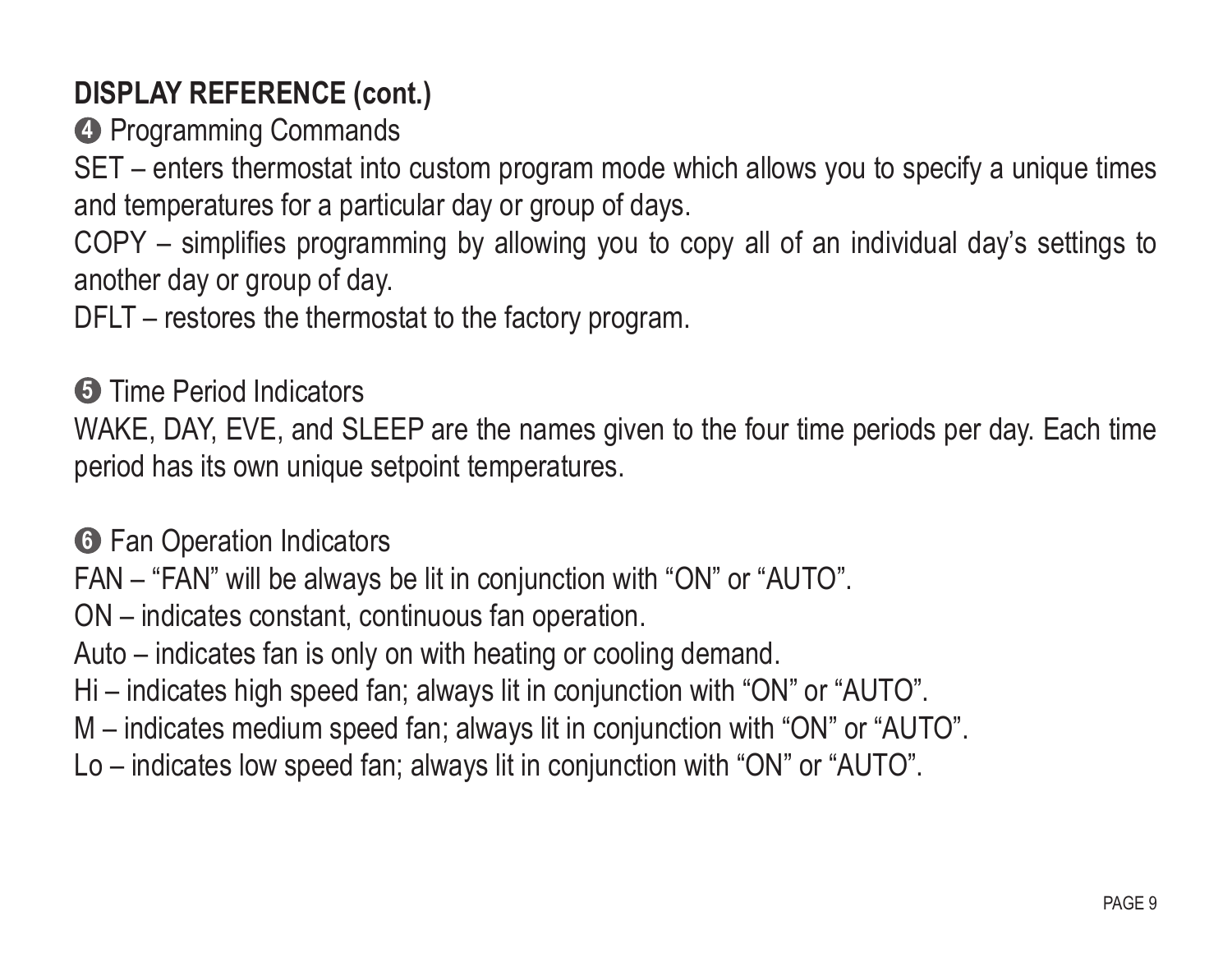**Program Override Commands** 

HOLD – indicates thermostat is in manual operation. (Programmed settings are off, but not lost.) HOLD HRS – during programming, lights up in conjunction with clock digits; allows program to be put on hold for up to 24 hours.

HOLD DAYS – during programming, lights up in conjunction with the clock digits; allows program to be put on hold for up to 99 days.

HOLD ON – indicates thermostat is in permanent manual operation.

OFF – turns off the hold and resumes programmed settings.

**8** Service Indicator

The wrench symbol is displayed when there is a temperature sensor error or condensate overflow error. It indicates there is an open or a short connection to the sensor switch. When this occurs, the thermostat will disable all outputs and illuminate the wrench symbol. A service technician should be called to determine the cause of the error.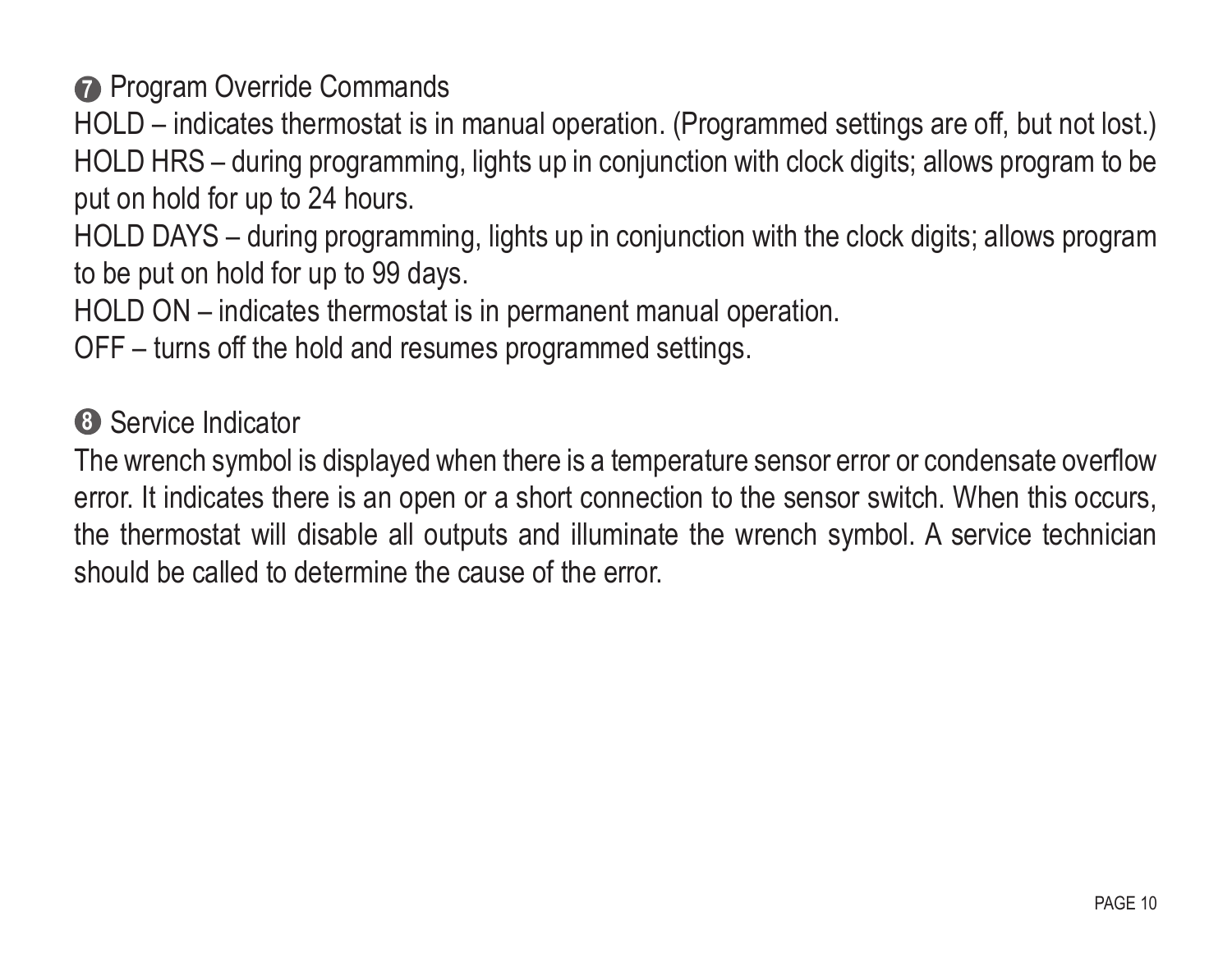### **SAVING CHANGES**

As you navigate your thermostat, be aware of the thermostat's save and exit protocol:

- The thermostat automatically saves all the changes you make, as you make them.
- When you are in the SYSTEM or FAN menus:
	- If you push a button that is not applicable to the current menu, all changes are saved and the thermostat goes to the menu associated with the button that was pushed.
	- If the thermostat is idle for five seconds, the thermostat times out, saves all changes, and returns to the thermostat's default display.
- When you are in the PROGRAM menu:
	- If you push a button that is not applicable to the current menu, nothing happens (your programming is not interrupted).
	- If the thermostat is idle for fifteen seconds, the thermostat times out, saves all changes, and returns to the thermostat's default display.
	- When you have finished the last step of programming a setting, pressing PROGRAM saves your setting and returns the thermostat to the default display.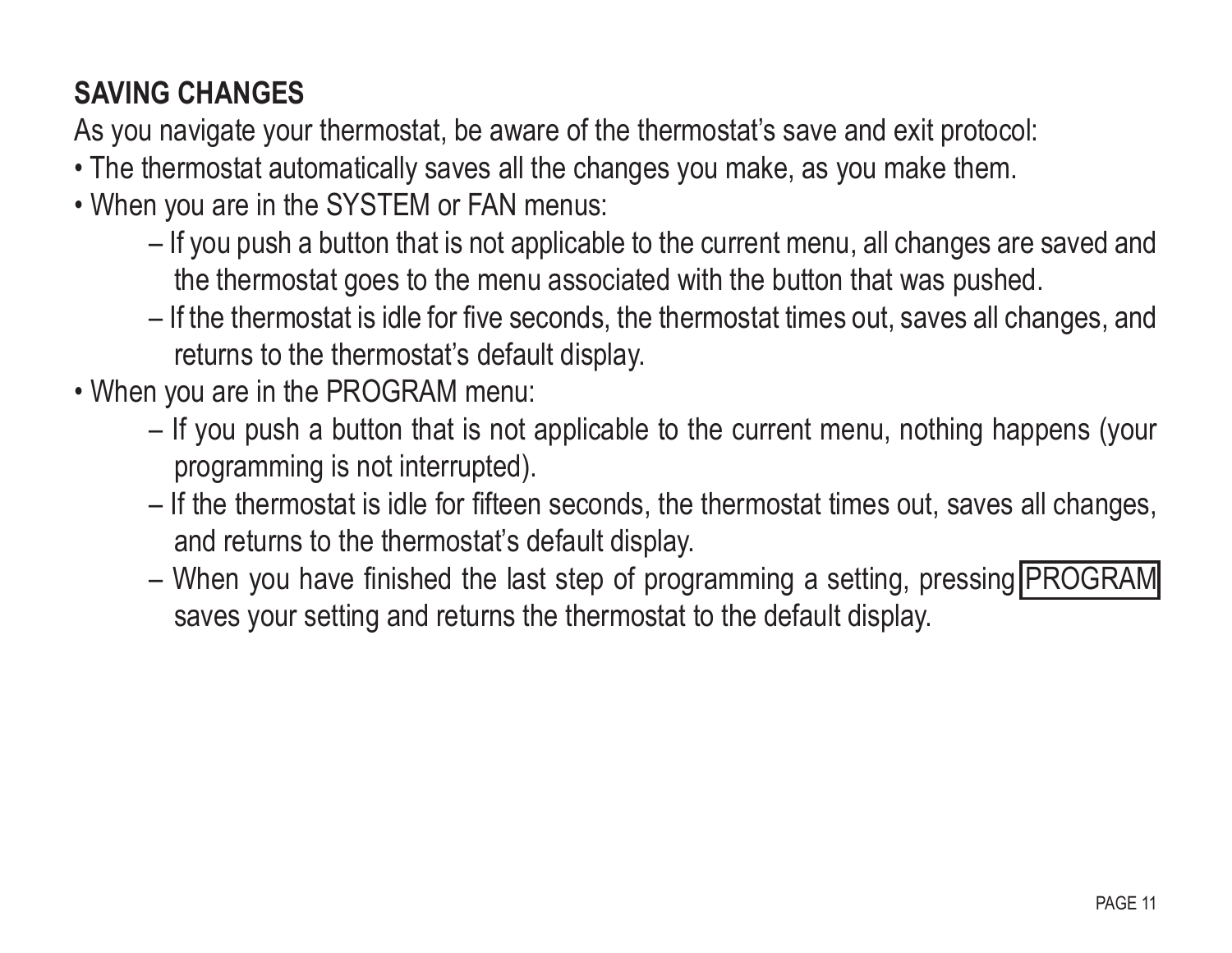## **▲AND ▼BUTTON OPERATION**

The  $\blacktriangle$  and  $\nabla$  buttons function in two ways:

- When you are in the default display, you can press ▲to increase, or ▼to decrease, the current temperature setpoint. This will override programmed temperature settings until the next programmed time period (Wake, Day, Evening, or Sleep).
- When you are in the PROGRAM menu, you can press **▲** to scroll up, or ▼ to scroll down, through the menu, time, and temperature options.

#### **System Button Operation**

Pressing SYSTEM will light up the five system mode options described below. Press SYSTEM to scroll through the options. As you scroll, the current option will be blinking. To select the blinking option, wait for the five-second timeout, which saves your option and returns you to the thermostat's default display.

| <b>MENU</b> | <b>DESCRIPTION</b>                                                                                                                                                        |
|-------------|---------------------------------------------------------------------------------------------------------------------------------------------------------------------------|
| <b>HEAT</b> | The thermostat operates as a Heating Only thermostat.                                                                                                                     |
| COOL        | The thermostat operates as a Cooling Only thermostat.                                                                                                                     |
| <b>AUTO</b> | The thermostat automatically selects the appropriate Heat or Cool mode<br>depending upon the setpoint (desired temperature) and zone temperature<br>(actual temperature). |
| <b>OFF</b>  | Turns the system off by disabling all thermostat outputs.<br>PAGE 12                                                                                                      |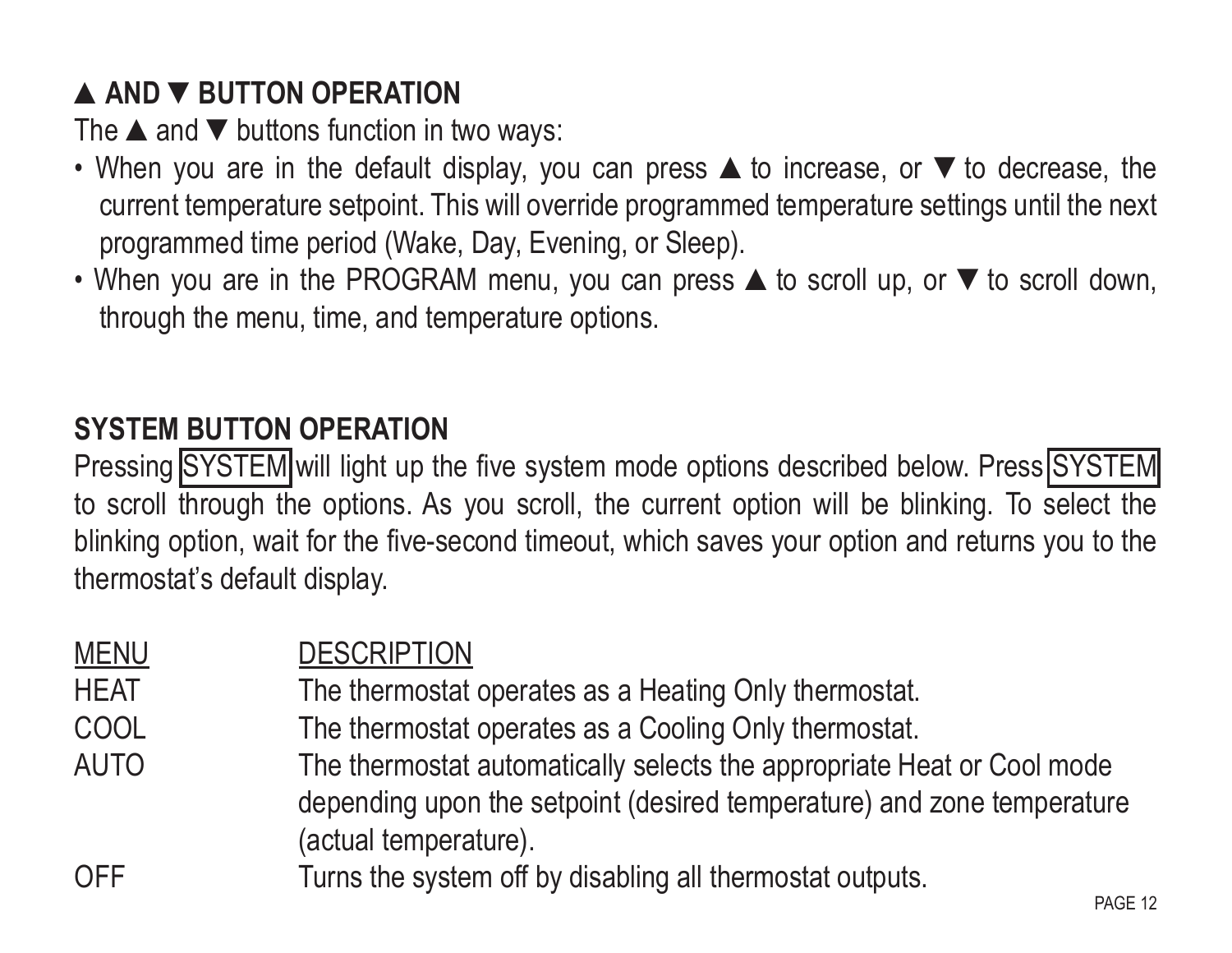#### **SYSTEM BUTTON OPERATION (cont.)**

MENU DESCRIPTION

SETBACK Setback mode is an energy saving feature that minimizes the heating and cooling when the room is not occupied. Setback mode overrides the programmed time and temperature settings by telling the thermostat to instead use the setback setpoint for heating and cooling. The setback setpoint temperatures are factory default or installer-selected during installation. During setback mode, when a demand for heating or cooling exists, the fan will run at the lowest speed.

- Automatic setback mode: If your thermostat is connected to an occupancy sensor or door switch, setback mode is automatically turned on and off by the sensor or door switch.
- Manual setback mode: Select SETBACK in the SYSTEM menu. Setback temperature settings will remain in effect until you manually turn off setback mode. Selecting HEAT, COOL, or AUTO in the SYSTEM menu will turn off setback and resume your programmed time and temperature settings.

 *Note: SETBACK appears on your menu only if this feature was enabled by your thermostat's installer.*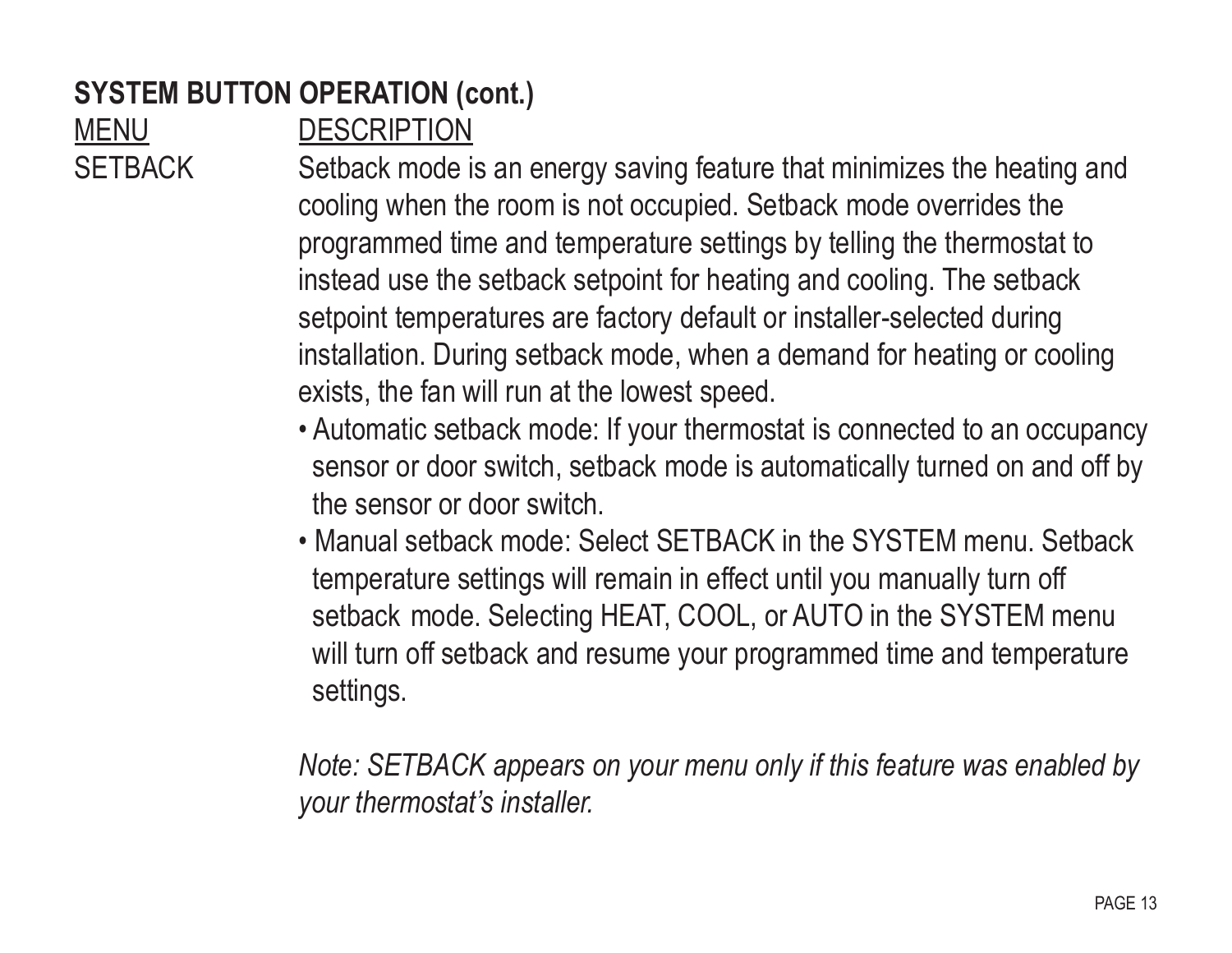#### **Fan Button Operation**

Pressing FAN will light up the six fan mode options described below. Press FAN to scroll through the options. As you scroll, the current option will be blinking. To select the blinking option, wait for the five-second timeout, which saves your option and returns you to the thermostat's default display.

| <b>MENU</b> | <b>DESCRIPTION</b>                                                                       |
|-------------|------------------------------------------------------------------------------------------|
| ON Hi       | High speed fan is on continuously, even if no demand for heating or cooling<br>exists.   |
| ON M        | Medium speed fan is on continuously, even if no demand for heating or<br>cooling exists. |
| ON Lo       | Low speed fan is on continuously, even if no demand for heating or cooling<br>exists.    |
| AUTO Hi     | High speed fan cycles with active demand for heating and cooling.                        |
| AUTO M      | Medium speed fan cycles with active demand for heating and cooling.                      |
| AUTO Lo     | Low speed fan cycles with active demand for heating and cooling.                         |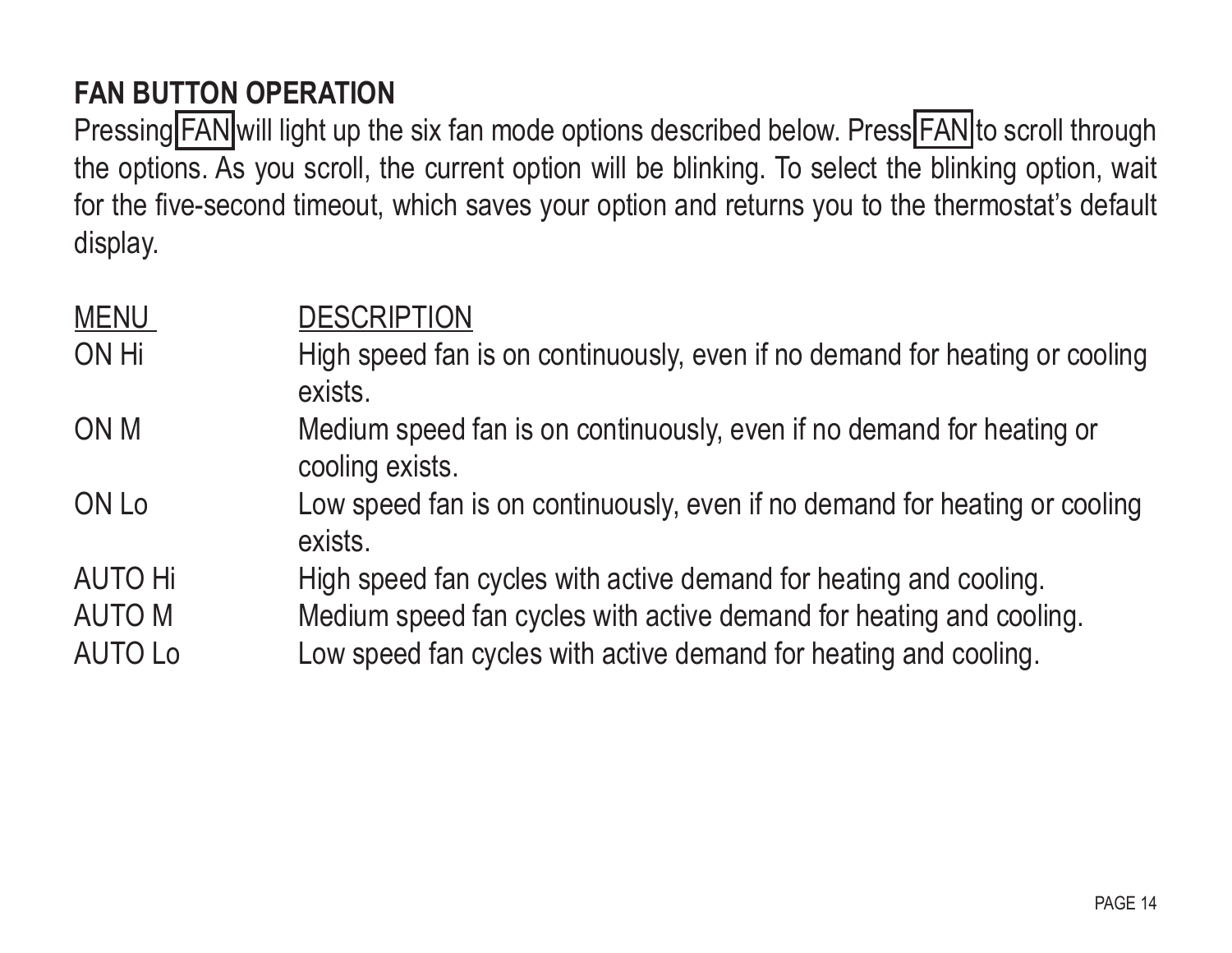## **Program Button Operation**

Function Overview

Pressing PROGRAM lights up five program mode options, described below. Press ▲ or ▼ buttons to scroll through the options. As you scroll, the current option will be blinking. To select the blinking option, press PROGRAM again and you will be taken to the menu associated with that option.

| <b>MENU</b><br><b>CLOCK</b><br>$\degree$ F / $\degree$ C | <b>DESCRIPTION</b><br>Sets the current time and day. (See "Setting the Clock & Day")<br>Use this option to change the temperature display to Fahrenheit or Celsius.<br>Your thermostat's default temperature display setting is Fahrenheit. (See<br>"Setting the Temperature Display") |
|----------------------------------------------------------|----------------------------------------------------------------------------------------------------------------------------------------------------------------------------------------------------------------------------------------------------------------------------------------|
| <b>SET</b>                                               | Use to specify the time and temperature programming for a particular day<br>or group of days. Also allows you to reset the thermostat to the factory<br>default ENERGY STAR program. (See "Programming Time & Temperature<br>Settings")                                                |
| <b>COPY</b>                                              | Simplifies programming by allowing you to copy a particular day's program<br>to another day or group of days. (See "Programming Time & Temperature<br>Settings")                                                                                                                       |
| <b>HOLD</b>                                              | Puts the thermostat in manual operation for a permanent or temporary<br>time period. Overrides your programmed settings, but does not lose them.<br>(See "Overriding the Program")                                                                                                     |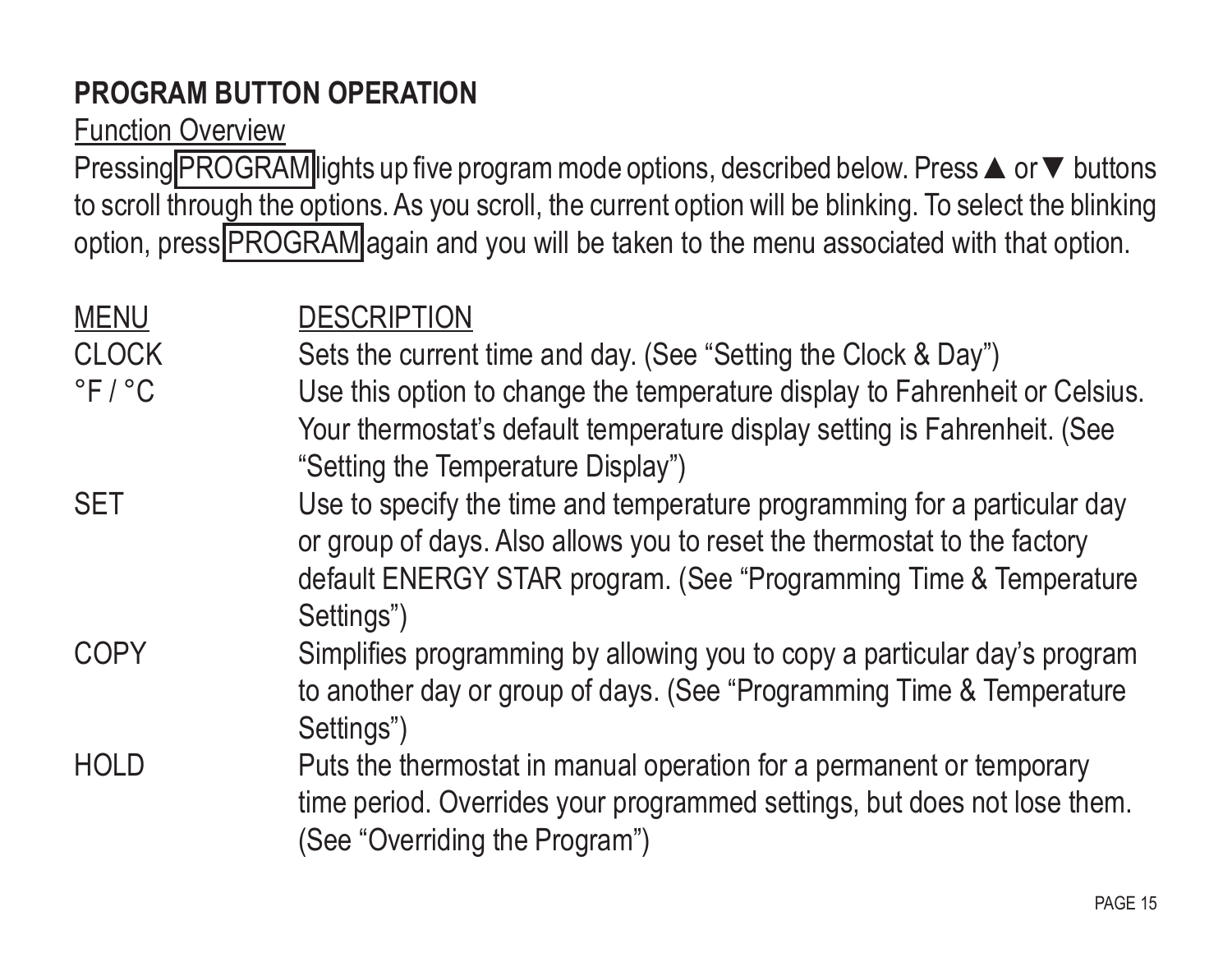Setting the Clock & Day

- 1. Press PROGRAM once.
- 2. Press **▲** or ▼ to scroll until "CLOCK" is blinking. To select, press PROGRAM once.
- 3. Press ▲or ▼to scroll through "24Hr", "AM", "PM" options. "24Hr" sets your thermostat to a 24 hour clock. "AM" and "PM" sets your thermostat to a 12-hour clock. To select your preference, press PROGRAM once.
- 4. Press ▲ or ▼ to scroll to the current hour. To select, press PROGRAM once.
- 5. Press **▲** or ▼ to scroll to the current minute. To select, press PROGRAM once.
- 6. Press  $\blacktriangle$  or  $\blacktriangledown$  to scroll to the current day. To select, press  $PROGRAM$  once.

Your selections have been saved and you have exited program mode. Your thermostat is ready to function with the factory preprogrammed ENERGY STAR program. If you want to change the program for your particular needs, follow the instructions in the "Programming Your Thermostat" section.

Setting the Temperature Display

- 1. Press PROGRAM once.
- 2. Press ▲ or ▼ to scroll until "°F °C" is blinking. To select, press PROGRAM once.
- 3. Both "°F" and "°C" will be lit, but only one will be blinking. Press ▲or ▼to scroll so that the preferred option is blinking. To select, press PROGRAM once.

Your selection has been saved and you have exited program mode.<br>PAGE 16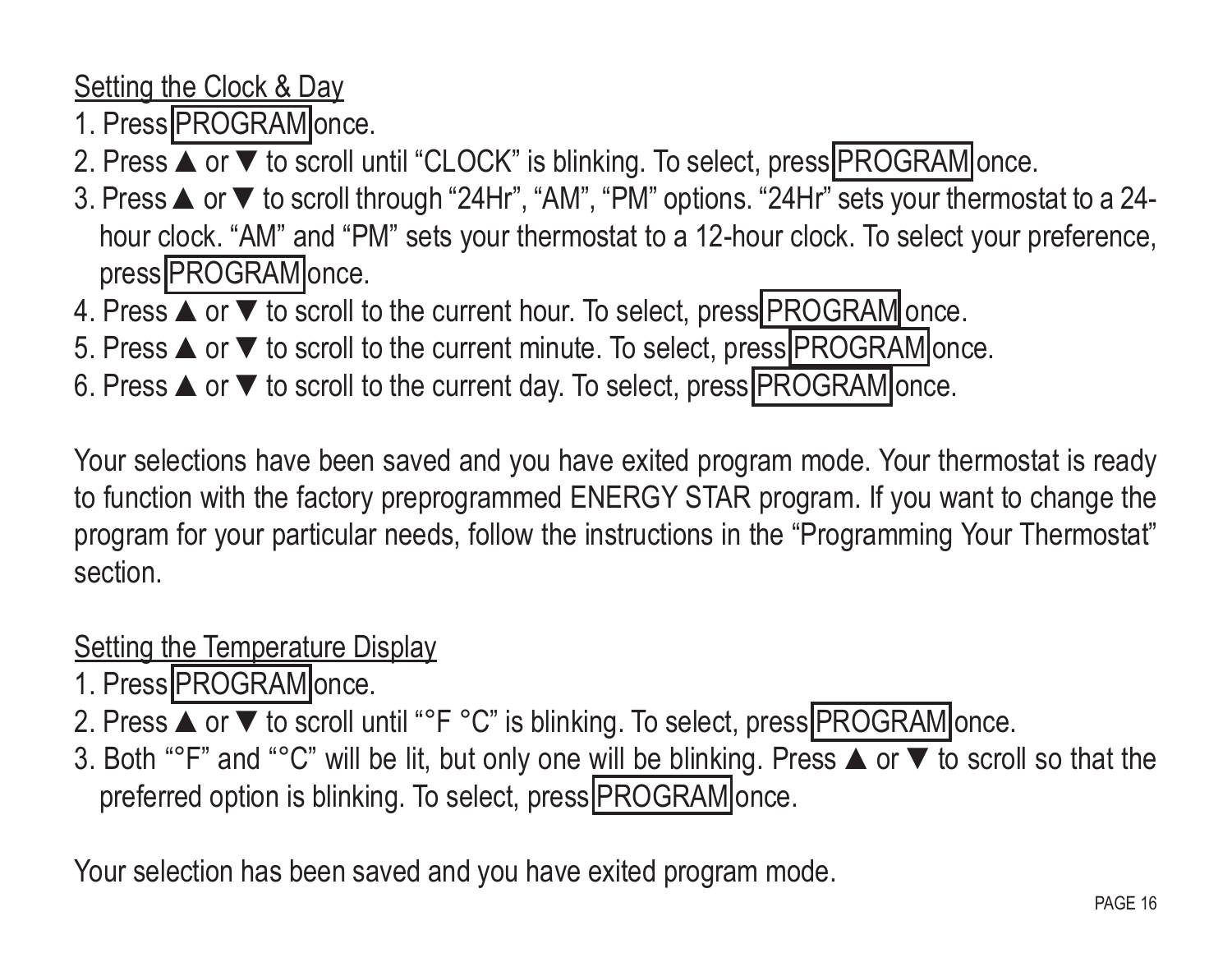#### Programming Time & Temperature Settings

Your thermostat's programming feature allows you to divide up a 24-hour day into four time periods (referred to as Wake, Day, Evening, and Sleep), and give each time period its own setpoint temperatures. Your Heat Setpoint Temperature tells your heating system the room temperature to maintain during cold weather. The Cool Setpoint Temperature tells your cooling system the room temperature to maintain during hot weather.

#### Factory Program

Your thermostat comes from the factory preprogrammed with all seven days of the week set to the times and temperatures shown below.

| <b>Time Period</b> | <b>Start Time</b> | <b>Heat Setpoint</b><br><b>Temperature</b> | <b>Cool Setpoint</b><br><b>Temperature</b> |
|--------------------|-------------------|--------------------------------------------|--------------------------------------------|
| Wake               | $6:00$ am         | 70° F (21.0° C)                            | 78°F (25.0°C)                              |
| Day                | $8:00$ am         | 62°F (17.0°C)                              | 85°F (28.5°C)                              |
| Evening            | $6:00$ pm         | 70° F (21.0° C)                            | 78°F (25.0°C)                              |
| Sleep              | 10:00 pm          | 62°F (17.0°C)                              | 82°F (27.0°C)                              |

If the factory program meets your needs, simply follow the "Setting the Clock & Day" instructions, and you're done. If you want to change the preprogrammed times and/or temperatures, follow the instructions under "Custom Program".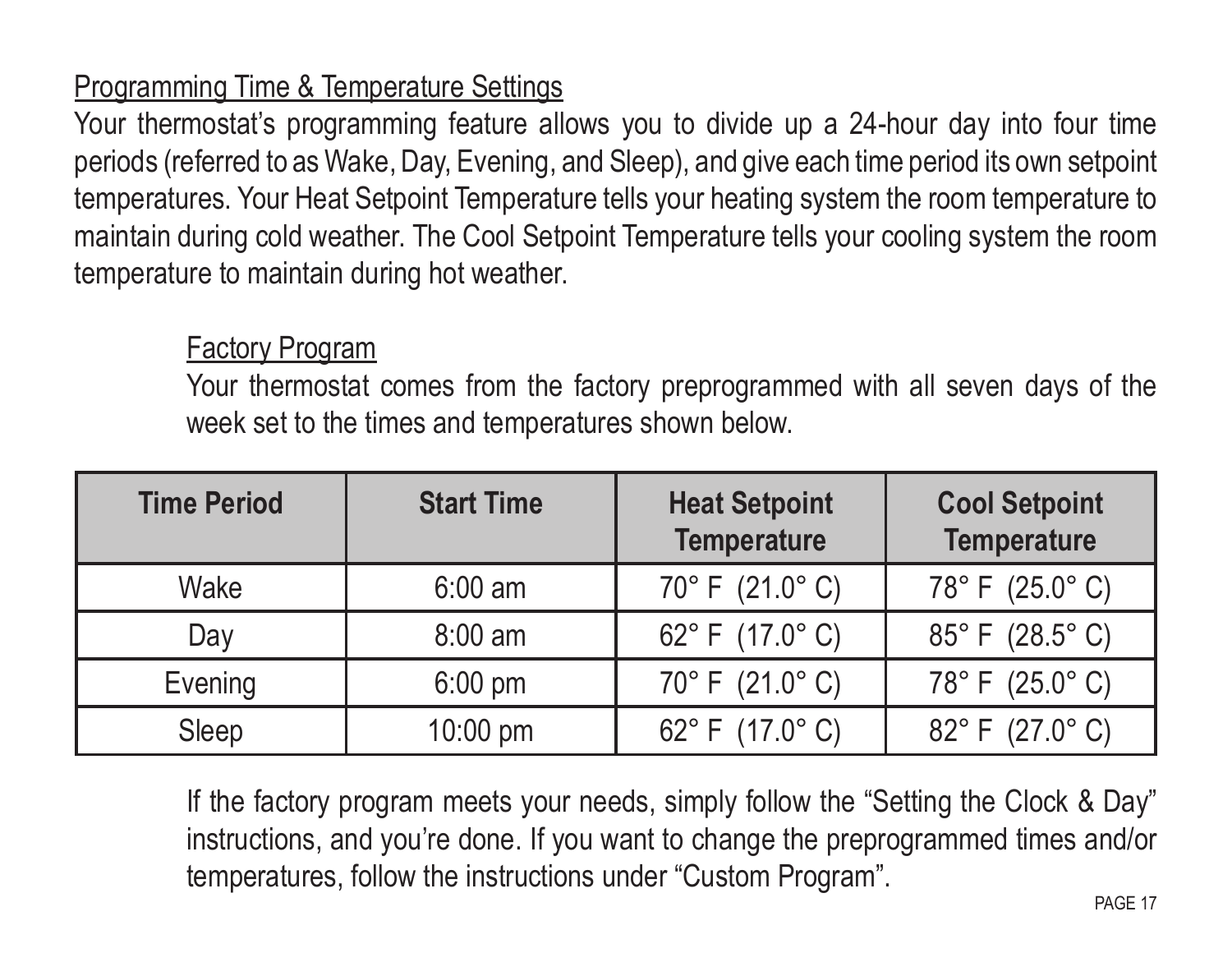Custom Program

Begin by planning your program. Use the "Custom Program Worksheet" to plan your program time periods and temperatures you want during each period. You must program four periods for each day. Fill in the complete table, as it will serve as a record of your programs, then follow this procedure:

## 1. Press PROGRAM once.

2. Press ▲ or ▼ to scroll until "SET" is blinking. To select, press PROGRAM once.

3. Press ▲or ▼to scroll to the day or group of days you want to program. To select your preference, press PROGRAM once.

*Day / Group of Days options are:* 

- To program each day individually, the abbreviations are: "M" is Monday, "TU" is Tuesday, "W" is Wednesday, "TH" is Thursday, "F" is Friday, "SA" is Saturday, and "SU" is Sunday.
- "MTUWTHFSASU" allows you to give all 7 days of the week the identical heating & cooling program.
- "MTUWTHF" allows you to give all 5 weekdays the identical heating & cooling program.
- "SASU" allows you to give both weekend days the identical heating & cooling program.
- "DFLT" restores all seven days of the week to the original factory<br>PAGE 18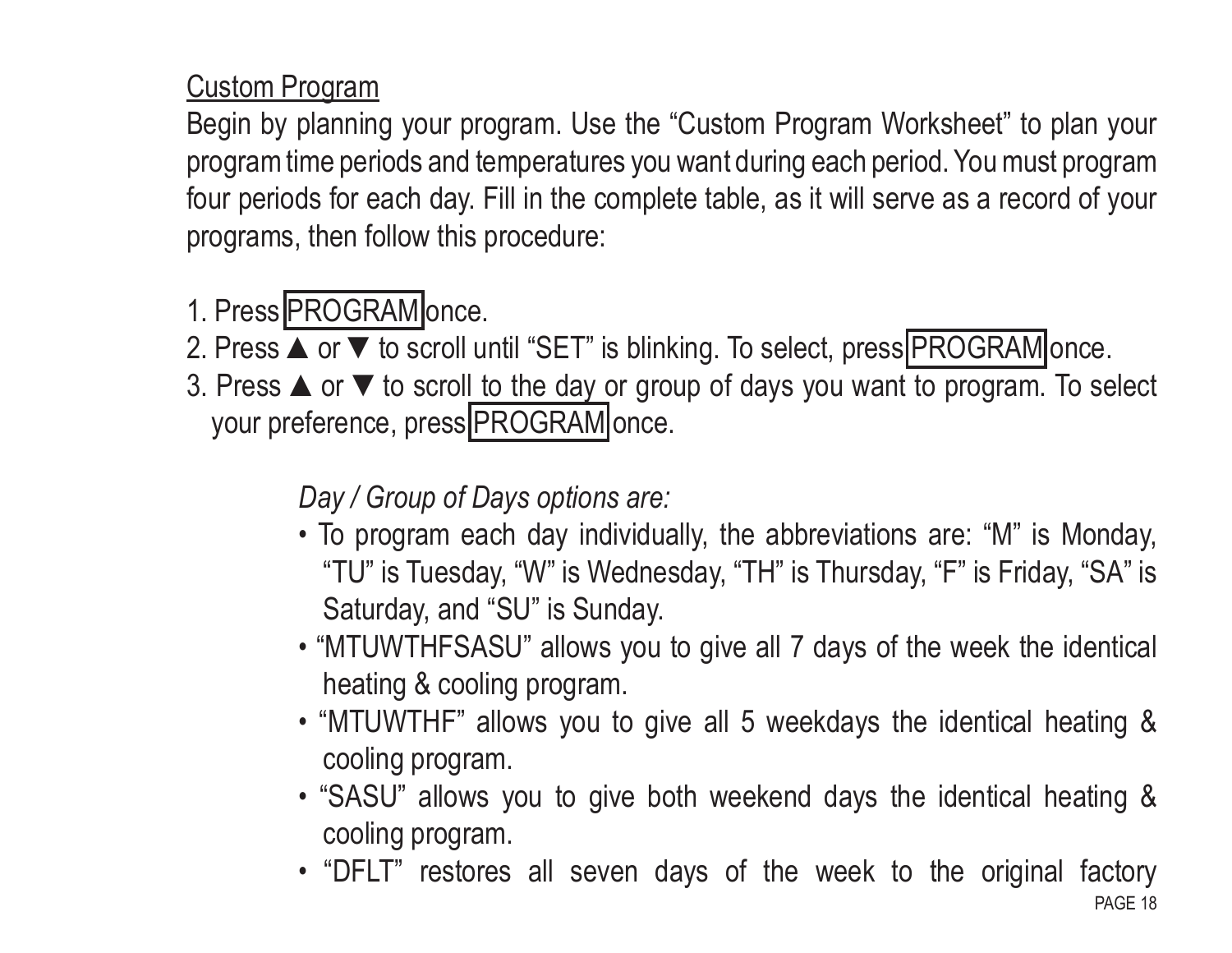preprogrammed ENERGY STAR program.

- 4. Press **▲** or ▼ to scroll through the four time periods. To select your preference, press PROGRAM once.
- 5. Press **▲** or ▼ to scroll to the desired starting hour. To select, press PROGRAM once.
- 6. Press ▲ or ▼ to scroll to the desired starting minute. To select, press PROGRAM once.
- 7. Press ▲or ▼to scroll to the desired Heat Setpoint Temperature. To select, press PROGRAM once.
- 8. Press **▲** or ▼ to scroll to the desired Cool Setpoint Temperature. To select, press PROGRAM once.

You're now done with one time period. Your selections have been saved and you have exited program mode. Repeat steps 1 through 8 for remaining day(s) and time periods. You may also use the thermostat's "COPY" command to copy all of an individual day's settings to another day or group of days.

#### *Copy Feature*

- 1. Press PROGRAM once.
- 2. Press ▲ or ▼ to scroll until "COPY" is blinking. To select, press PROGRAM once.
- 3. Press  $\triangle$  or  $\nabla$  to scroll to the individual day you want to copy from. "DFLT" (the default Factory Program) is also a copy option. To select your preference, press<br>PAGE 19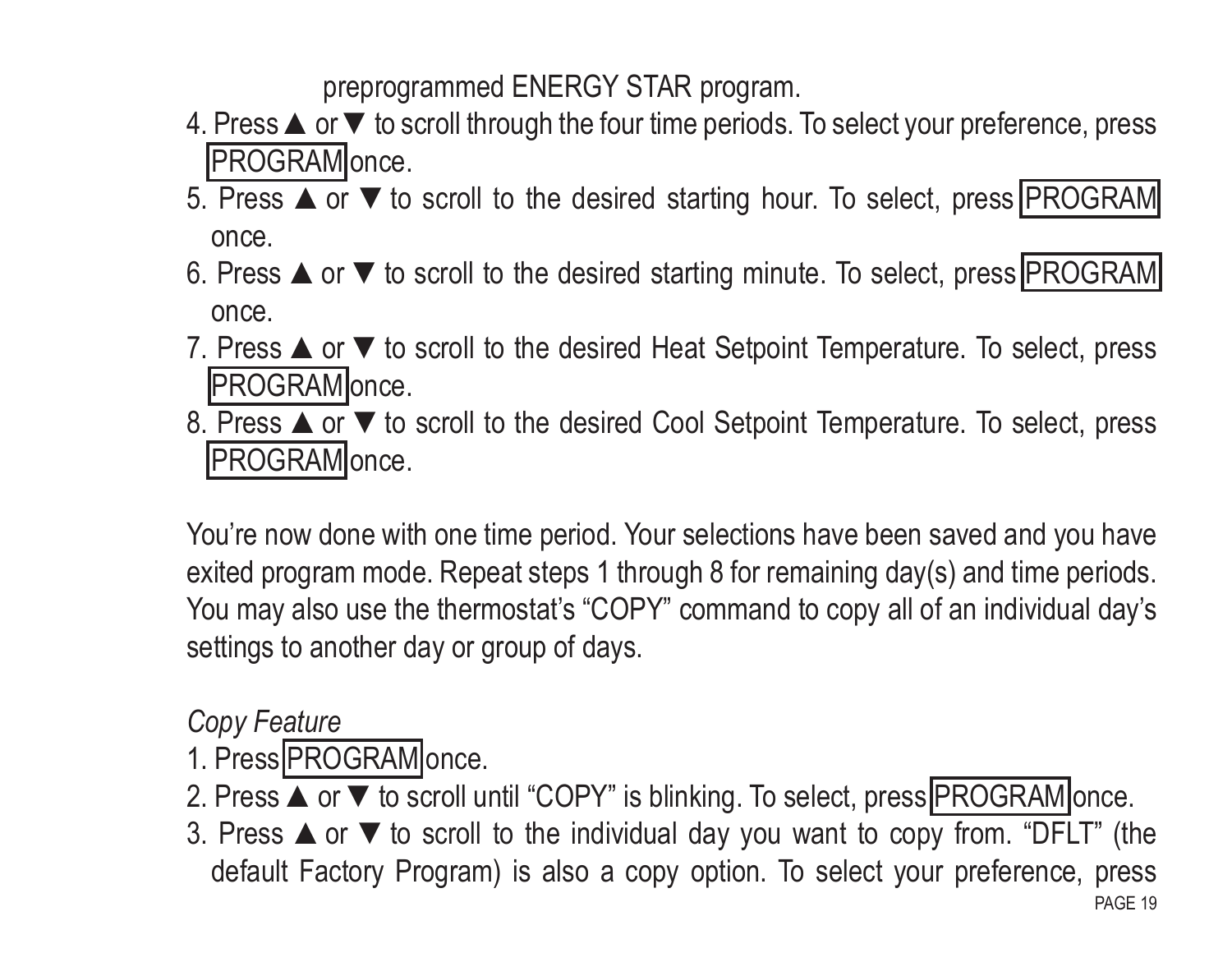**PROGRAM** lonce.

4. Press ▲or ▼to scroll to the day or group of days you want to copy to. To select, press PROGRAM once.

Your selection has been saved and you have exited program mode.

#### *Time & Temperature Programming Example*

In this example, the thermostat user wants to program the weekend with a different schedule from the Factory Program. The user wants the Saturday and Sunday program to be identical.

#### 1. Press PROGRAM once.

- 2. Press ▲ or ▼ to scroll until "SET" is blinking. To select, press PROGRAM once.
- 3. Press ▲ or ▼ to scroll until "SASU" is blinking. To select, press PROGRAM once.
- 4. Press ▲ or ▼ to scroll until "WAKE" is blinking. To select, press PROGRAM once.
- 5. Press **▲** or ▼ to scroll hours to "8: ". To select, press **PROGRAM** once.
- 6. Press  $\blacktriangle$  or  $\blacktriangledown$  to scroll minutes to " :30". To select, press PROGRAM once.
- 7. User wants to keep same Heat Setpoint Temperature. To keep unchanged, press **PROGRAM** once.
- 8. User wants to keep same Cool Setpoint Temperature. To keep unchanged, press PROGRAM once.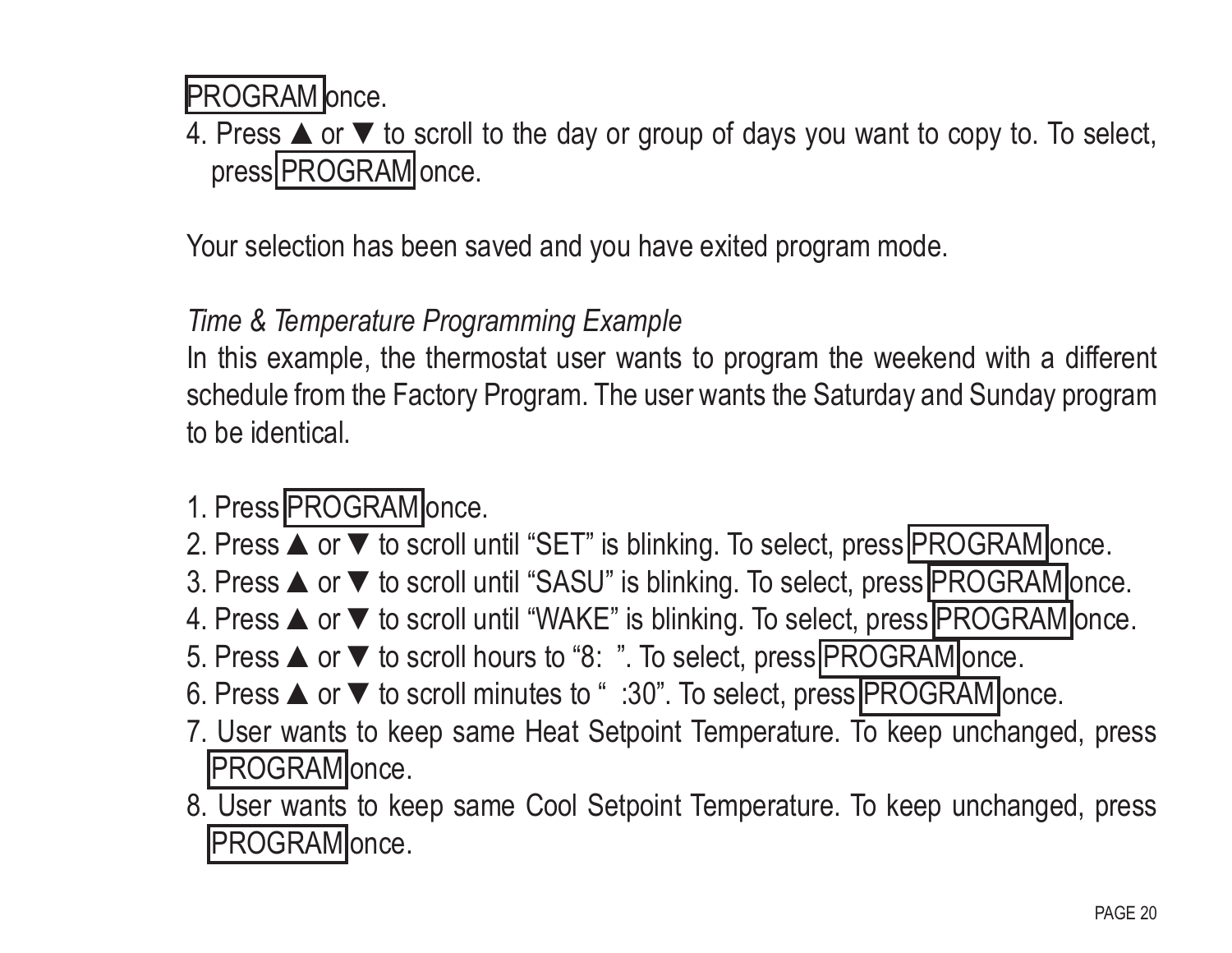Now you're done setting up the Wake period, and ready to set up the other three time periods for Saturday and Sunday:

- Program the Day period for SASU by repeating steps 1 through 8, but in Step 4, select "DAY".
- Program the Evening period for SASU by repeating steps 1 through 8, but in Step 4, select "EVE".
- Program the Sleep period for SASU by repeating steps 1 through 8, but in Step 4, select "SLEEP".

Now you're done setting up all four time periods for SASU.

#### Overriding the Program

Your thermostat's HOLD feature allows you to put the thermostat in manual operation for either a specified or indefinite length of time. HOLD will override your programmed settings, but does not lose them.

#### Setting up a Temporary Hold

You may set up a temporary hold by hours or days.

# 1. Press PROGRAM once.

- 2. Press ▲ or ▼ to scroll until "HOLD" is blinking. To select, press PROGRAM once.
- 3. Press ▲or ▼to scroll through options. "DAYS" allows you to specify 0-99 days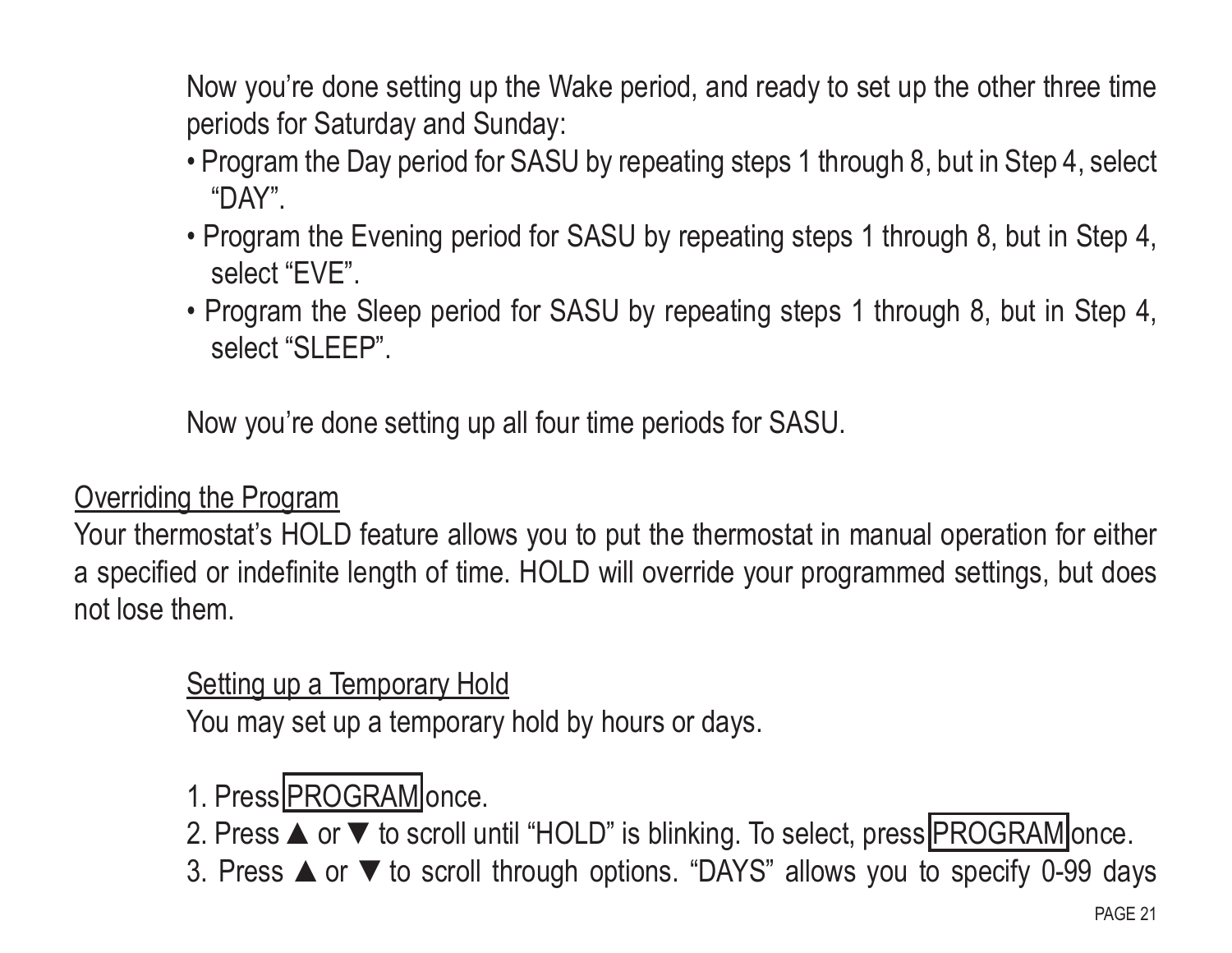- hold; "HRS" allows you to specify 0-24 hours hold. To select your preference, press PROGRAM once.
- 4. Press ▲ or ▼ to scroll to the desired length of time. To select, press PROGRAM once.

The thermostat is now on hold for the time period you selected, unless you decide to turn it off earlier. (See "Turning off a Hold".)

#### Setting up a Permanent Hold

- 1. Press PROGRAM once.
- 2. Press ▲ or ▼ to scroll until "HOLD" is blinking. To select, press PROGRAM once.
- 3. Press **▲** or ▼ to scroll to "ON". To select, press PROGRAM once.

The thermostat is now on hold until you manually turn off the hold. (See "Turning off a Hold".)

Turning off a Hold

- 1. Press PROGRAM once.
- 2. Press ▲ or ▼ to scroll until "HOLD" is blinking. To select, press PROGRAM once.
- 3. Press **▲** or ▼ to scroll to "OFF". To select, press PROGRAM once.

The thermostat will now resume your programmed time and temperature settings.<br>PAGE 22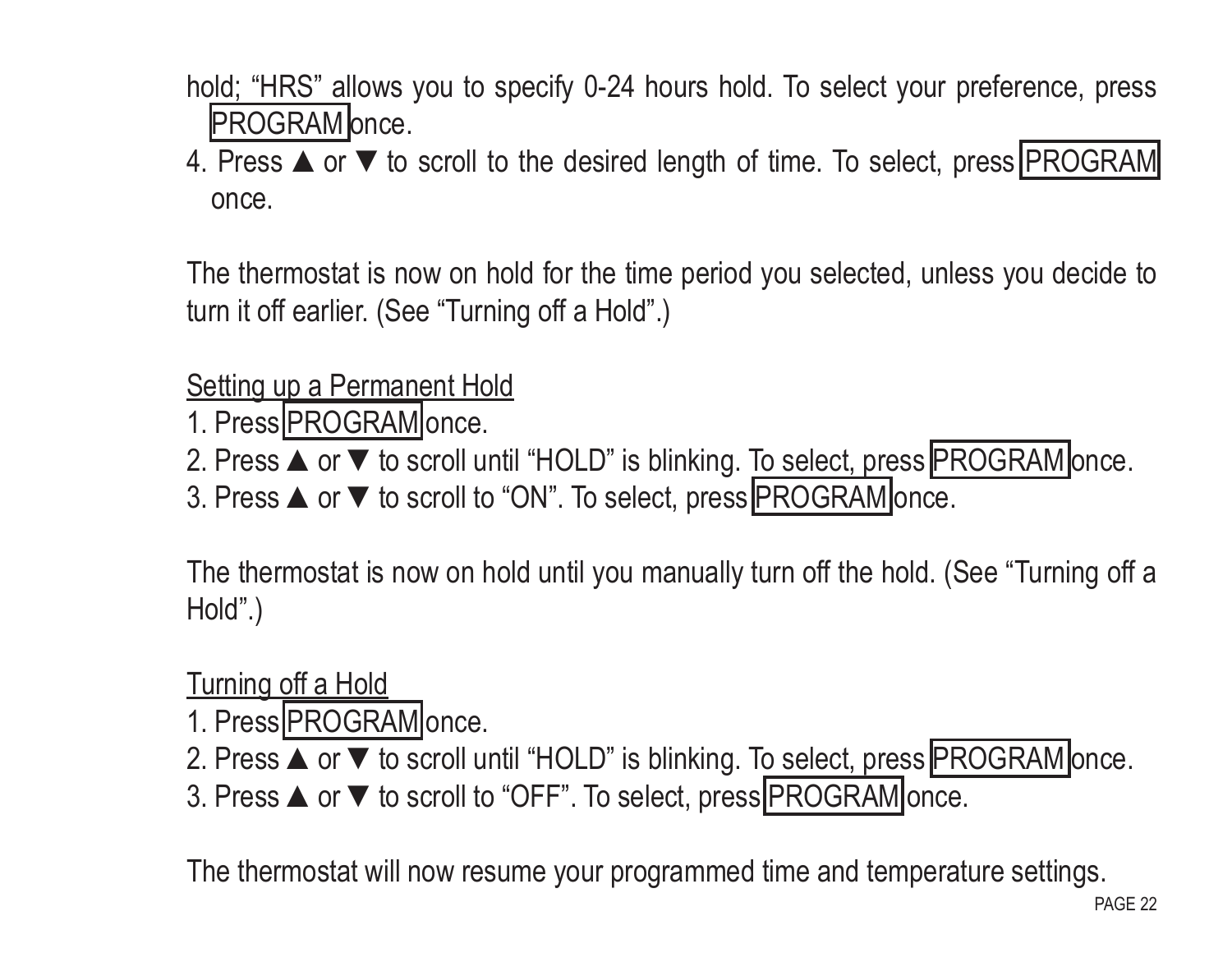#### **Custom Program Worksheet**

| <b>Day</b> | <b>Time Period</b> | <b>Start Time</b> | <b>Heat Setpoint</b><br><b>Temperature</b> | <b>Cool Setpoint</b><br><b>Temperature</b> |
|------------|--------------------|-------------------|--------------------------------------------|--------------------------------------------|
| Monday     | Wake               |                   |                                            |                                            |
|            | Day                |                   |                                            |                                            |
|            | Evening            |                   |                                            |                                            |
|            | Sleep              |                   |                                            |                                            |
| Tuesday    | Wake               |                   |                                            |                                            |
|            | Day                |                   |                                            |                                            |
|            | Evening            |                   |                                            |                                            |
|            | Sleep              |                   |                                            |                                            |
| Wednesday  | Wake               |                   |                                            |                                            |
|            | Day                |                   |                                            |                                            |
|            | Evening            |                   |                                            |                                            |
|            | Sleep              |                   |                                            |                                            |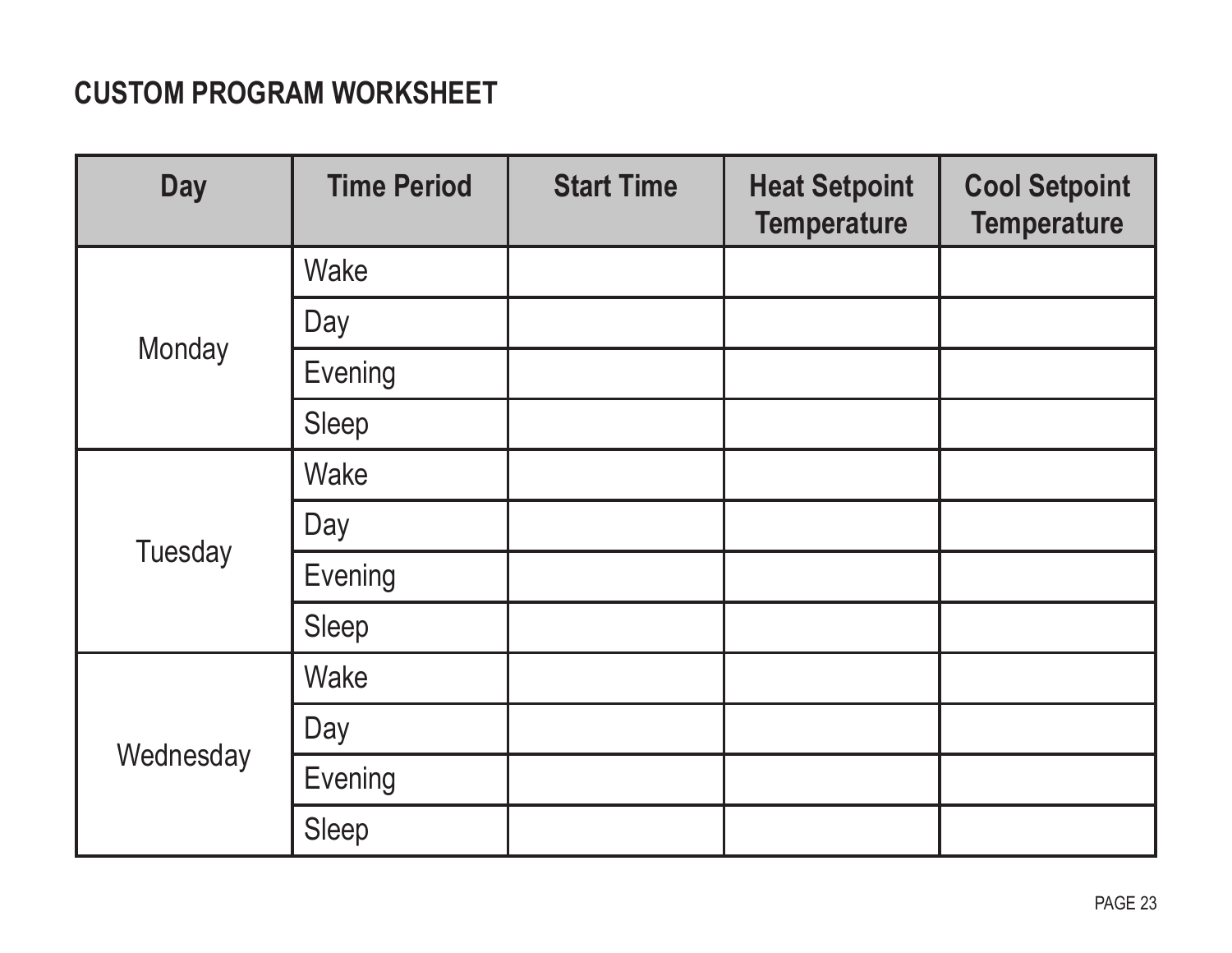| Thursday | Wake    |  |  |
|----------|---------|--|--|
|          | Day     |  |  |
|          | Evening |  |  |
|          | Sleep   |  |  |
| Friday   | Wake    |  |  |
|          | Day     |  |  |
|          | Evening |  |  |
|          | Sleep   |  |  |
| Saturday | Wake    |  |  |
|          | Day     |  |  |
|          | Evening |  |  |
|          | Sleep   |  |  |
| Sunday   | Wake    |  |  |
|          | Day     |  |  |
|          | Evening |  |  |
|          | Sleep   |  |  |